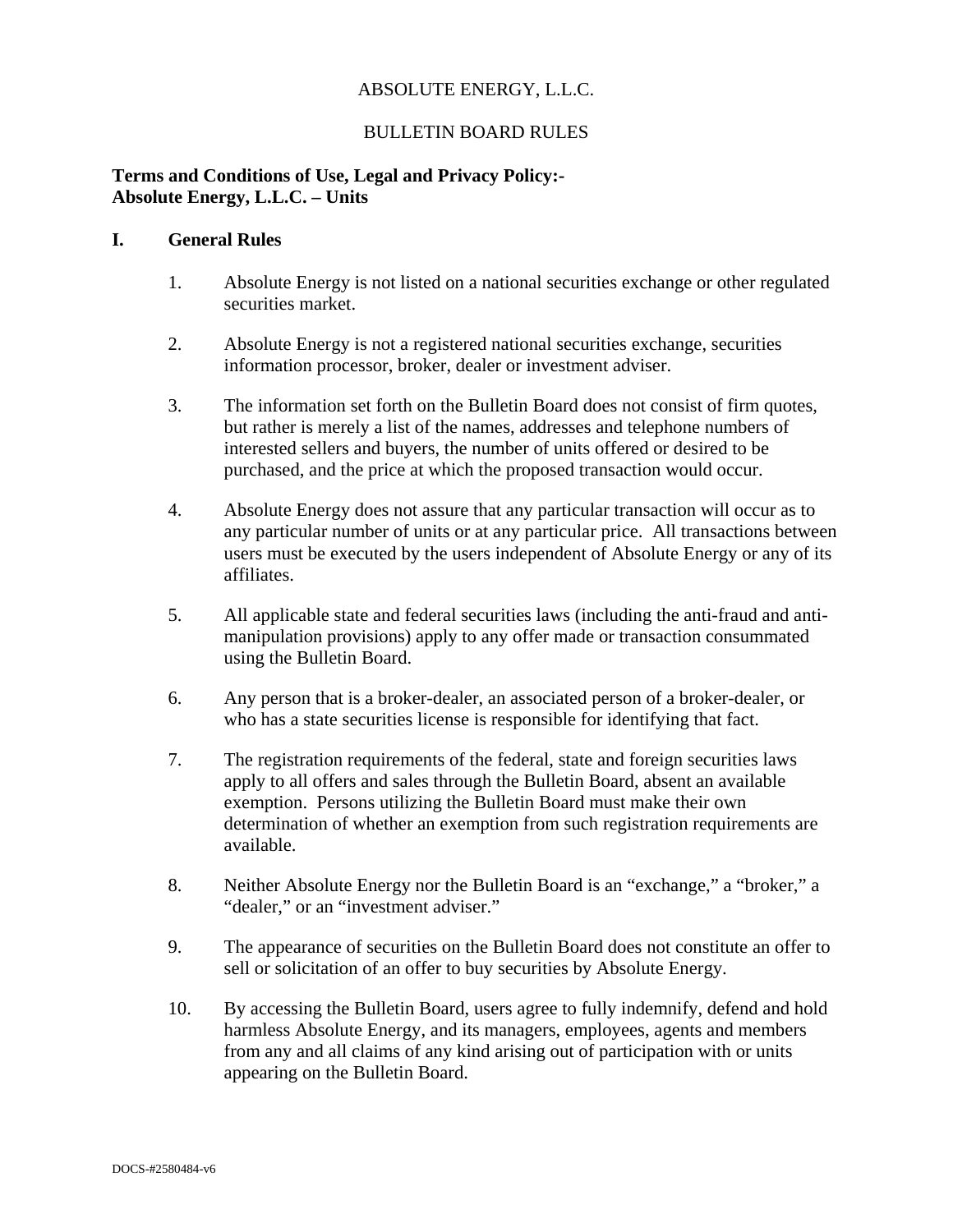- 11. The securities appearing on the Bulletin Board are illiquid and inherently risky. Therefore, a prospective investor must understand that he/she/it must be able to withstand the total loss of their investment.
- 12. The securities listed on the Bulletin Board are not endorsed by any regulatory authority. Any representation to the contrary is a criminal offense.

## **II. Posting Rules**

- 1. All postings over one hundred (120) days old will be removed without notice. Persons may request an earlier removal of their posting, provided no postings may be removed earlier than thirty (30) days following the date posted. No person may re-enter a posting onto the Bulletin Board for at least sixty (60) days after the removal of the person's earlier posting (unless such removal is due to the consummation of a transaction relating to such earlier posting).
- 2. The seller cannot enter into a binding agreement to sell units until the 15th calendar day after his/her/its interest to sell the units is listed on the bulletin board (note: the 15-day rule does not apply to posted interests to buy or binding agreements to sell and buy units entered into pursuant to posted interests to buy).
- 3. The closing of a sale made pursuant to a posted interest to sell may not occur prior to the  $45<sup>th</sup>$  calendar day after the interest to sell the units is listed on the bulletin board (note: the 45-day rule does not apply to sales made pursuant to posted interests to buy).
- 4. The seller's information will be removed within 120 days of its listing, and cannot be reentered into the bulletin board for at least 60 days after its deletion.
- 5. All transactions consummated using the Bulletin Board must otherwise comply with the Absolute Energy Operating Agreement and Capital Unit Transfer Policy. Upon consummation of the transaction using the Bulletin Board, the applicable listing will be removed from the Bulletin Board within thirty (30) days.
- 6. The Company will report the purchase price per unit and number of units purchased on all purchase and sale transactions approved by the Board of Managers. The Company will also report the purchase price and number of units purchased in private sale transactions. Names of the parties to the purchase and sale transactions will NOT be reported.
- 7. Posting of an interest to sell or an interest to buy does not represent a firm offer to sell or a firm offer to purchase.
- 8. "Two-sided quotes" in which a person (either directly or indirectly through affiliates or agents) indicates an interest to buy at one price and an interest to sell at another price are prohibited.